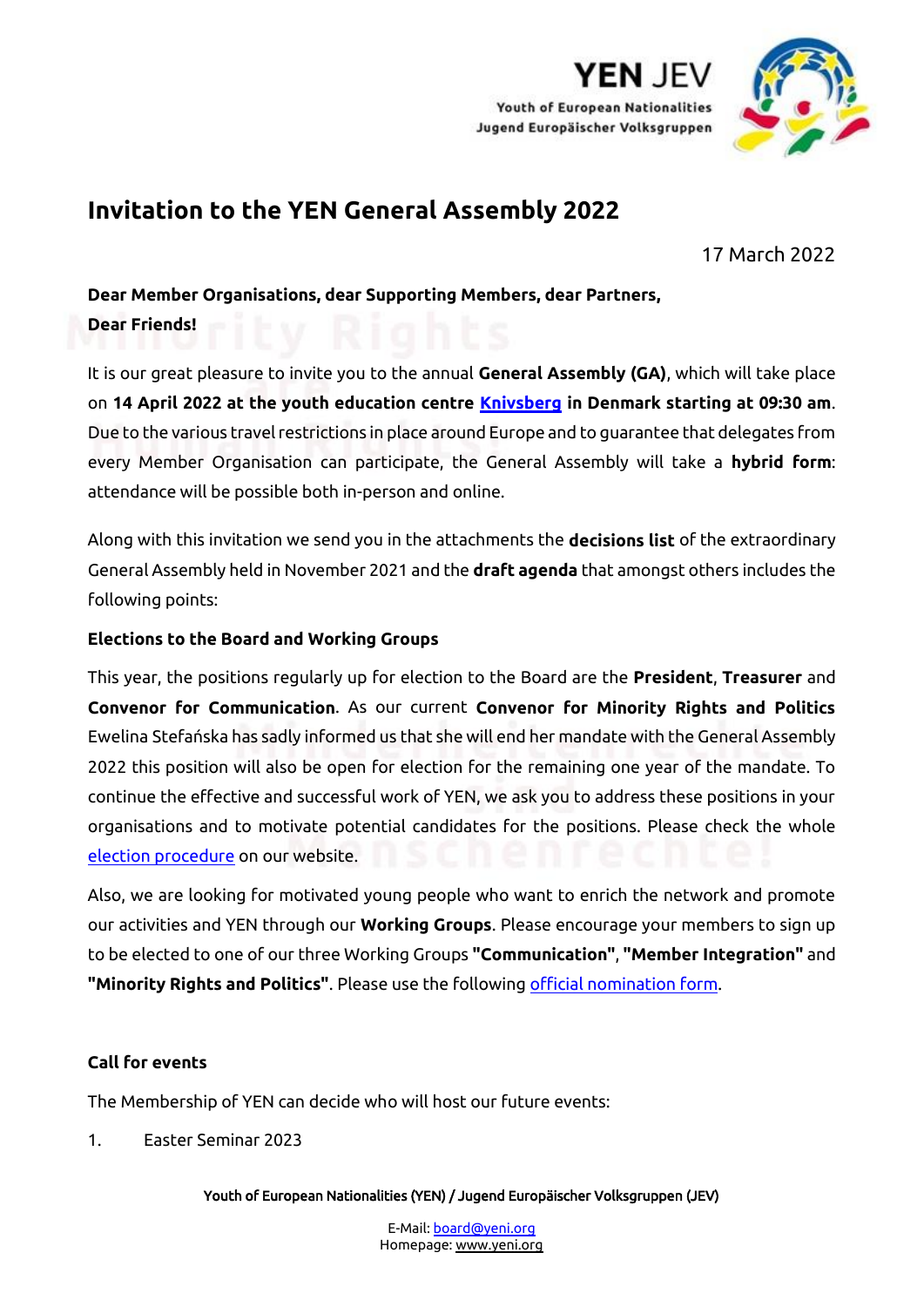



- 2. Diversity Festival 2023
- 3. Autumn Seminar 2023
- 4. Kick-Off Seminar 2024

A candidature of interested organisations must be made at this year's GA, otherwise these events will not take place!

If you are interested in hosting one of these events, please contact the Board (board@yeni.org) prior to the GA and hand in the candidature for the event in the form of a 2 minute video or a poster that will be uploaded to the GA-website.

## **Resolutions**

We urge every Member Organisation that wishes the General Assembly to adopt a resolution to present it to the membership at the GA. By adopting a resolution, you can raise awareness of issues relevant to your minority or organisation and give YEN the opportunity to disseminate/strengthen that position at the European level.

### **Space for YEN Member Organisations, partners and guests**

During the GA, a specific time slot will be arranged for our membership, partners and guests to talk about the current situation of your organisations and minorities. We would be delighted to know what your organisations have been doing during the past year and if you have different topics to put forward or if you want to show the GA interesting projects that you did or are currently working on for the following year, please prepare a short presentation about them.

### **Additional information:**

The registration of delegates is open until **7 April**. Every Member Organisation can nominate up to three official delegates using [this form.](http://www.yeni.org/wp-content/uploads/2022/03/Nomination_form_delegates-GA_EN.docx) All the votes of one **ordinary Member Organisation** should be held by one delegate, the two others will have the status as extra delegates. If an ordinary Member Organization cannot participate at the GA, please consider that according to the Rules of Procedure section D.5, for minorities who are represented by more than one organisation